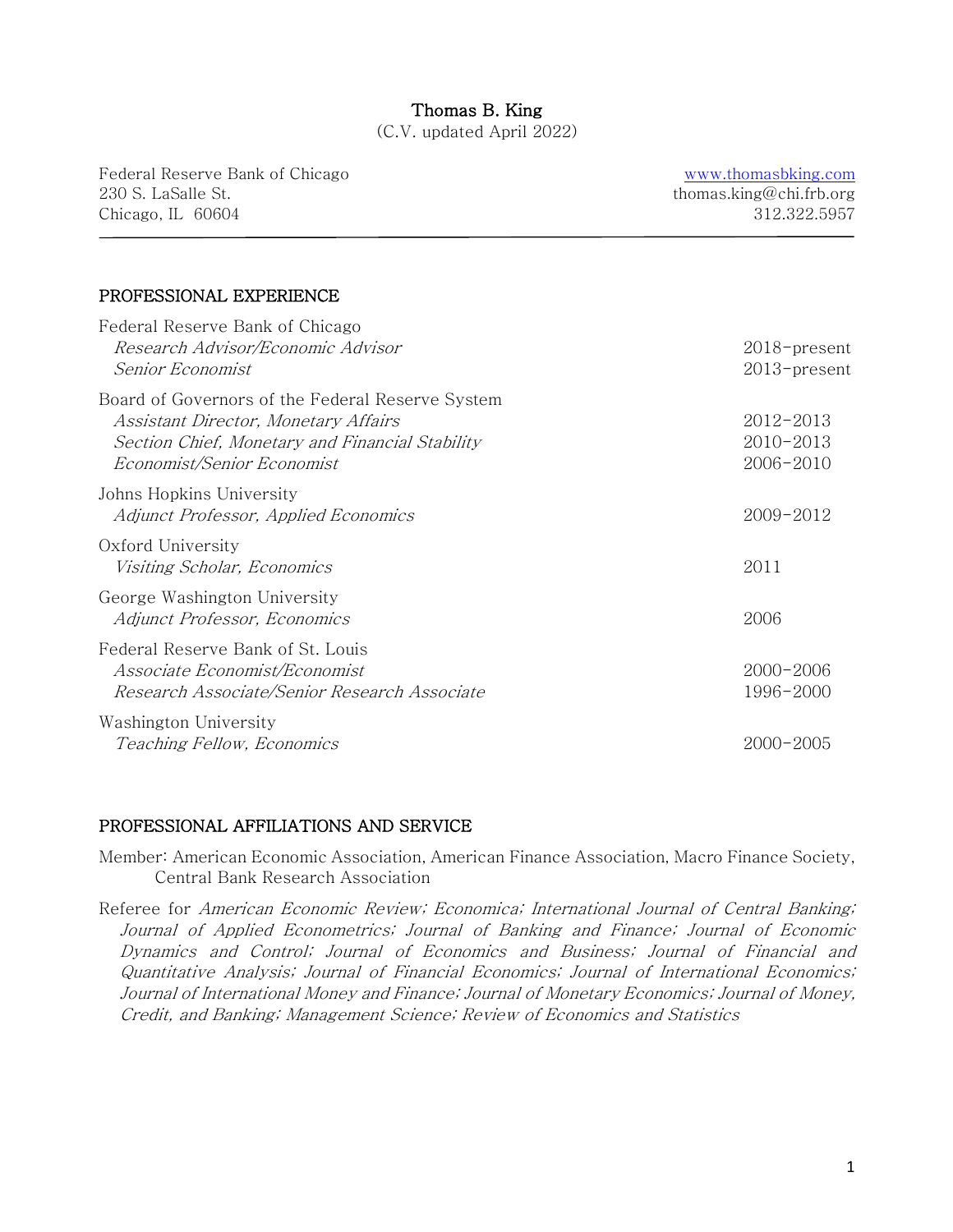### EDUCATION

| Washington University in St. Louis |      |
|------------------------------------|------|
| Ph.D., Economics                   | 2006 |
| <i>M.A., Economics</i>             | 2000 |
| Northwestern University            |      |
| <i>B.A., Economics</i>             | 1996 |

#### RESEARCH

#### Published Academic Papers

- Central Counterparties and Systemic Liquidity Risk (with Travis Nesmith, Anna Paulson, and Todd Prono), International Journal of Central Banking, forthcoming.
- Credit Risk, Liquidity, and Lies (with Kurt Lewis). International Journal of Central Banking, 2020.
- Expectation and Duration at the Effective Lower Bound. Journal of Financial Economics, 2019.
- Flow and Stock Effects of Large-Scale Treasury Purchases: Evidence on the Importance of Local Supply (with Stefania D'Amico). Journal of Financial Economics, 2013.
- Distress in the Financial Sector and Economic Activity (with Mark Carlson and Kurt Lewis). B.E. Journal of Economic Analysis and Policy, 2011.
- A Value-at Risk Approach to Commercial Real Estate Portfolio Stress Testing at US Commercial Banks (with John Hall, David Kern, Kevin Lee, and Tim Yeager). Journal of Risk Management in Financial Institutions, 2011.
- Discipline and Liquidity in the Interbank Market. Journal of Money, Credit, and Banking, 2008.
- In Search of the Natural Rate of Unemployment (with James Morley). Journal of Monetary Economics, 2007.

#### Ongoing Work

- What Does Anticipated Monetary Policy Do? (with Stefania D'Amico). FRB Chicago Working Paper, 2017. Under review.
- Securities Financing and Asset Markets: New Evidence (with Tomas Breach). FRB Chicago Working Paper, 2018. Under review.
- Capital Constraints and Risk Shifting: An Instrumental Approach (with Alejandro Drexler). FRB Chicago Working Paper, 2021.
- Monetary Policy and the Stock Market in the COVID era. Working paper, 2022.
- Real Yields and the Transmission of Central Bank Balance-Sheet Policies. Working paper, 2021.
- Duration Effects in Macro-Finance Models of the Term Structure. Working paper, 2019.